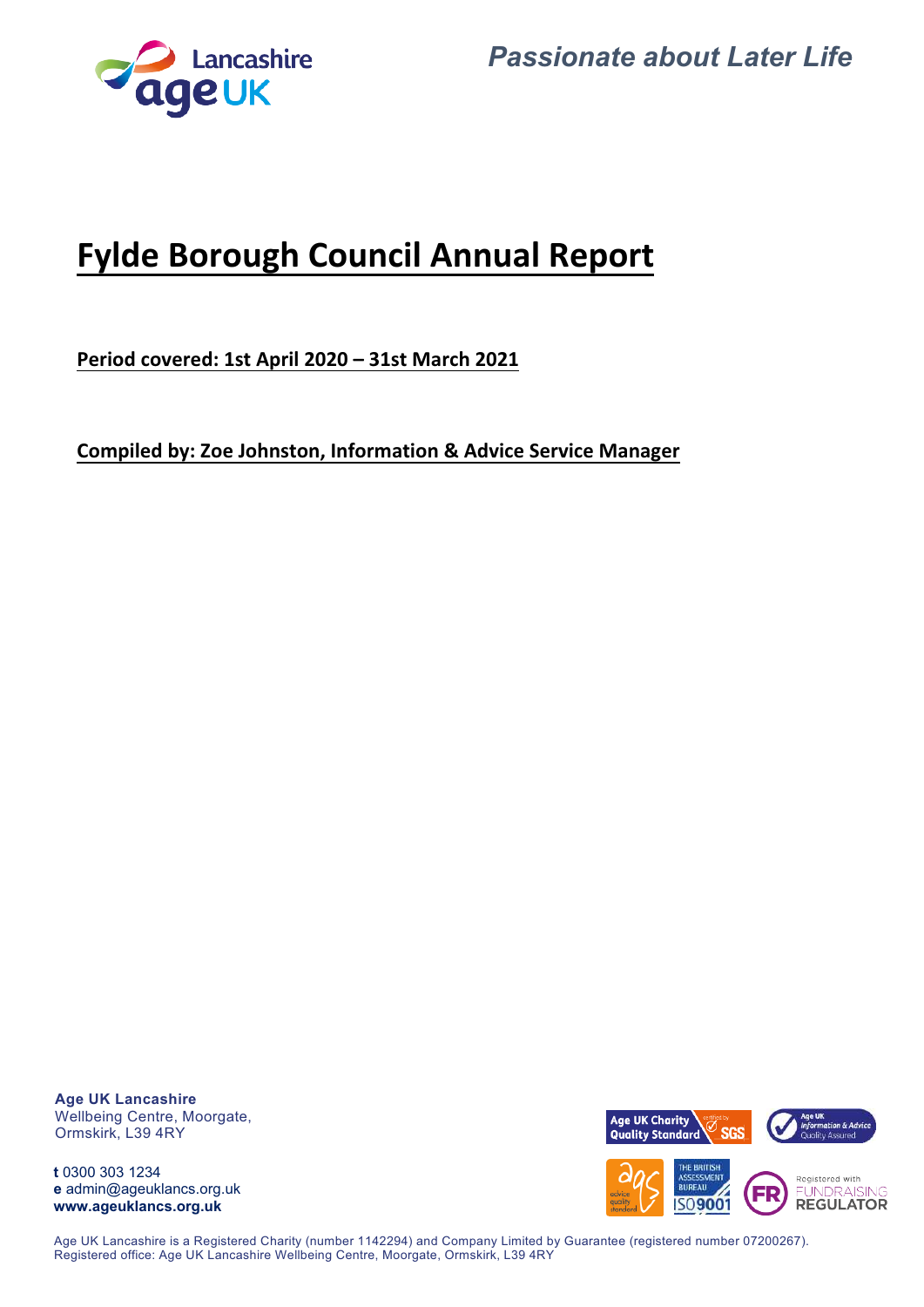



#### **General Update**

Age UK Lancashire (AUKL) is the leading organisation in the county providing support & services to enable vulnerable people and their carers to live independently in the way they choose. We promote & facilitate social inclusion and improve health and wellbeing through a variety of delivery models. These can include group and peer activities, befriending and mentoring and one‐to‐one tailored and person‐centred support. Services vary across areas according to local need.

The Covid‐19 pandemic has created new challenges for Age UK Lancashire, as with all businesses and organisations across the globe, and we saw first‐hand the impact on older people in our community who were often vulnerable and in many cases isolated. The national lockdown in March 2020 meant working practices and delivery methods had to be reviewed urgently and new practices put in place to ensure our clients remained supported during these difficult times. This has meant a switch to more telephone and email work being carried out instead of face to face contact with clients. As national lockdown rules continue to ease over the next few weeks and months, we hope to resume face to face office appointments and home visits as soon as possible, though the safety of our clients and staff remain our number one priority.

Since April in Fylde Borough we delivered the following services:

- Information & Advice including case work
- ‐ Hospital Aftercare practical support for people discharged from hospital
- Befriending scheme offering social visits and contact with volunteers
- Home Help service providing cleaning, shopping and other errands
- ‐ Removing Barriers supporting veterans
- Age of Opportunity supporting people aged 50+ back into employment
- ‐ Support at Home shopping, prescription collections, errands and domestic support
- Good Day Calls regular chats and 'check-ins' for clients who are lonely and/or isolated (set up in response to Covid‐19)
- ‐ Art of Isolation and Veterans Art of Isolation projects encouraging individuals to submit examples of creativity during the pandemic

**Age UK Lancashire** Wellbeing Centre, Moorgate, Ormskirk, L39 4RY

**t** 0300 303 1234 **e** admin@ageuklancs.org.uk **www.ageuklancs.org.uk**



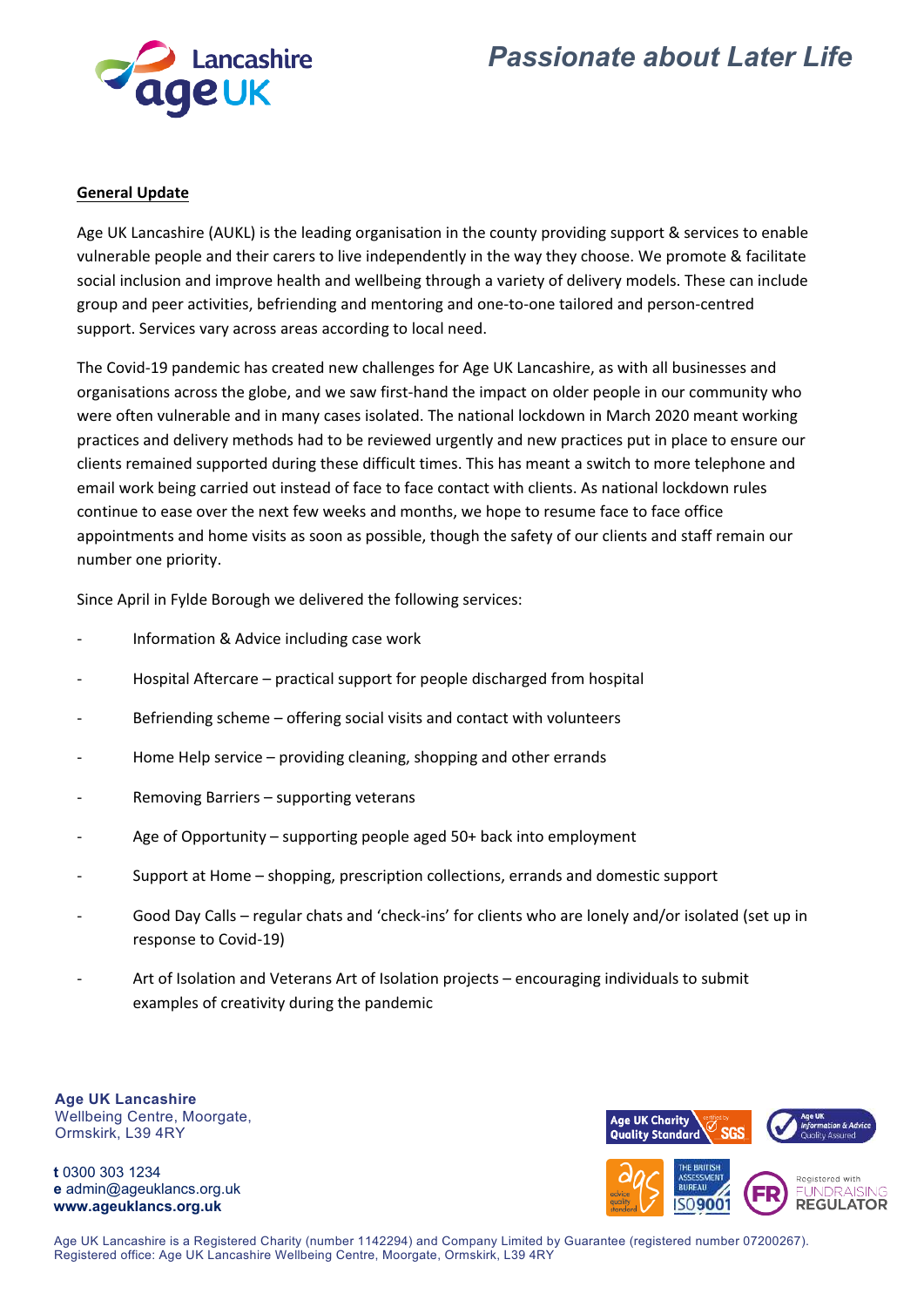



#### **Information & Advice**

Age UK Lancashire provides a comprehensive Information & Advice service to clients over the age of 65 years and their carers throughout the Fylde area. This is a free, one‐to‐one service supporting, informing and advising older people and their carers, often at the most vulnerable times in their life. Our services include: signposting and referral to other agencies, providing information and advice, form filling and casework. There has been decreased demand for the home‐visiting element of our service which supports older people who are housebound. This was expected as those who are housebound due to illness or disability are also likely to be medically vulnerable and therefore were in the 'shielded' group for the earlier stages of lockdown. We have used other methods of delivering our services to enable clients to claim their welfare benefit entitlements using both staff and trained volunteers. We achieved this by carrying out telephone appointments, exploring easements with DWP and Lancashire County Council and liaising with family members and through other support already in place for the client.

Our organisation also invested in a Digital Inclusion Coordinator to support with clients who may be able to benefit from use of IT. In addition we secured a number of tablets which we have been able to loan to clients to help them remain connected to family and friends, in some cases with the support of our Digital Inclusion Officer, or other support staff. We have provided tablets, mobile wife and credit to 6 Fylde district residents, all delivered to the door. These services have also proved valuable in helping clients to access on line grocery shopping.

In the reporting period 1st April 2020 to 31st March 2021, we received 375 calls via our Customer Services team from 225 Fylde residents. Though many of these calls were for information and signposting, more in depth advice was provided to 118. During those appointments we explored 257 topic areas.

We support all enquiries that are within our area of expertise and will actively refer to other specialist advice services where appropriate such as Citizen's Advice for debt advice and Welfare Rights for benefit appeals.

Our Customer Services Advice Line service is well established, offering older people and their carers a contact point for information or signposting. The team can also refer into our services as required.

Our most common enquiries usually include:

- Welfare Benefits
- Travel and leisure (including Blue Badge applications)

**Age UK Lancashire** Wellbeing Centre, Moorgate, Ormskirk, L39 4RY

**t** 0300 303 1234 **e** admin@ageuklancs.org.uk **www.ageuklancs.org.uk**



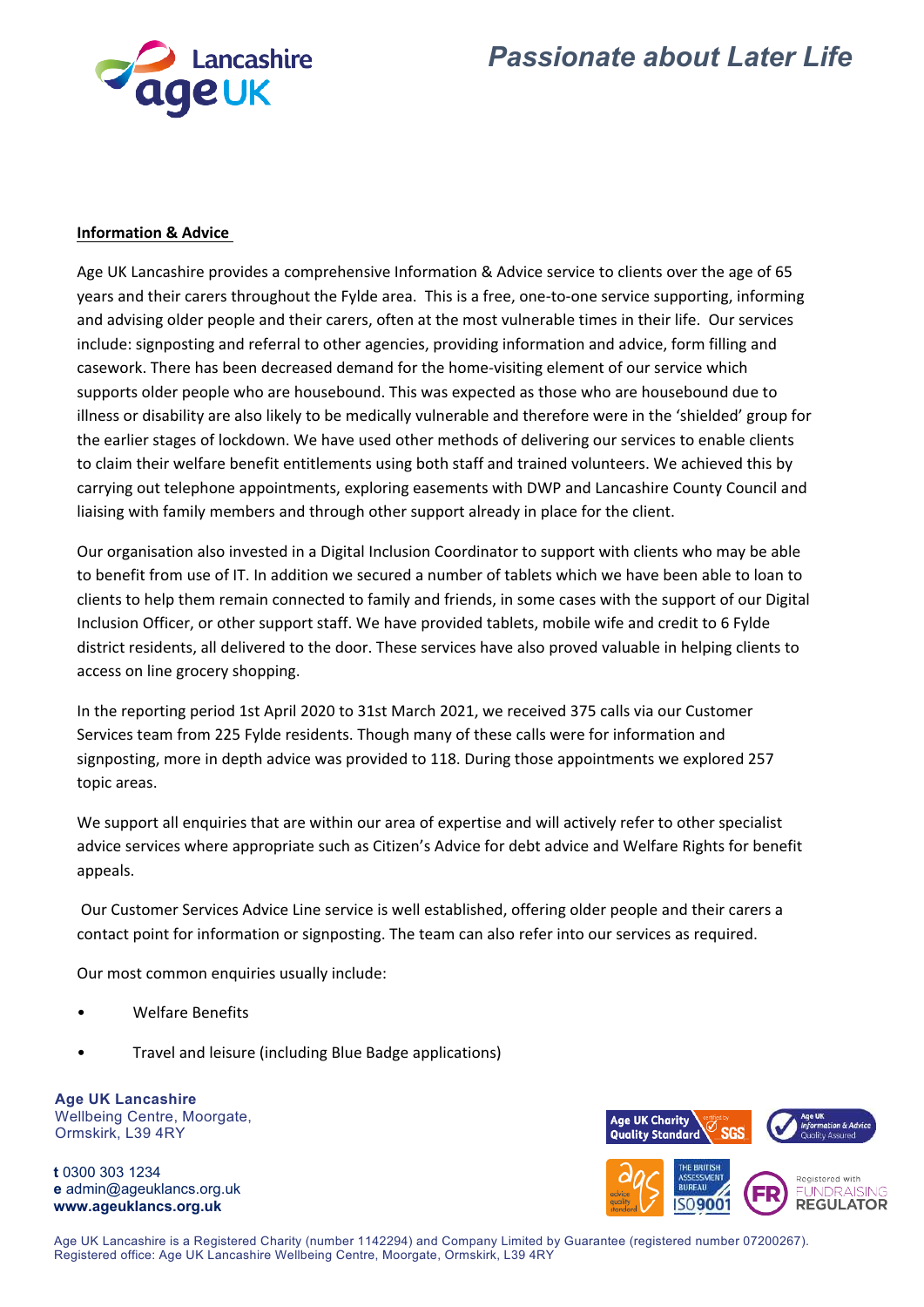

### *Passionate about Later Life*

- Local services and activities
- Community and social care
- Housing options

The service can usually be accessed by calling in to the Age UK Lancashire office in St George's Rd, St Anne's, by telephone, email, letter, referral from other community services or via one of Age UK Lancashire's other services. As the office is not yet open to the public due to Covid‐19 restrictions, information is visible in the office windows advising clients how they can contact us by telephone. Home visits are usually provided for people unable to access the office, complex cases and lengthy form‐filling, though as previously mentioned, we are not currently offering home visits. Our telephone and email service operates Monday to Friday 9am – 5pm (via our 0300 303 1234 number) with an out of hours answerphone facility which gives the customer the option of ringing the Age UK National Advice Line for support out of hours (open 8am‐7pm, 365 days per year).

The service works in partnership with a number of local key partners, including the Department for Work and Pensions, Welfare Rights, Pension Wise, Disability Information, Community Mental Health Team, Extensive Care Team, New Fylde Housing, Fylde CA, Care & Repair, Lancashire Fire and Rescue Service, Hospital Discharge Team, Trinity Hospice, Social Services, Stroke Association, Alzheimer's Association, Parkinson's Society, Alzheimer's Society and Lytham Hospital Dementia services.

The service provided by Age UK Lancashire during this 12‐month period has identified over £2,205,447.70 per annum in unclaimed benefits across the county, with £242,319.07 of that figure being for Fylde residents of State Pension age. This money is most often spent in the local economy.

#### **Further Background**

Our Fylde based adviser will retire in April and so we are currently recruiting to the post. The service manager is covering provision whilst we are in that process. We are also recruiting a part time senior administrator for the service. We aim to be able to offer office-based appointments and home visits for those clients who are unable to come to us. At this time, we are only offering a telephone advice service for the safety of our staff and clients, and in line with government guidelines.

Prior to March 2020 we were also supported by three Information & Advice volunteers undertaking home visits and completing welfare benefit claim forms, particularly Attendance Allowance. We had one volunteer who supports older people to complete online blue badge applications in the office and one Meet and Greet volunteer who helps by offering a reception service to visitors to the office by signposting, providing information or actively referring the client's enquiry to an appropriate service. One of these volunteers continued to carry out duties from home, but the nature of the role, as well as

**Age UK Lancashire** Wellbeing Centre, Moorgate, Ormskirk, L39 4RY

**t** 0300 303 1234 **e** admin@ageuklancs.org.uk **www.ageuklancs.org.uk**



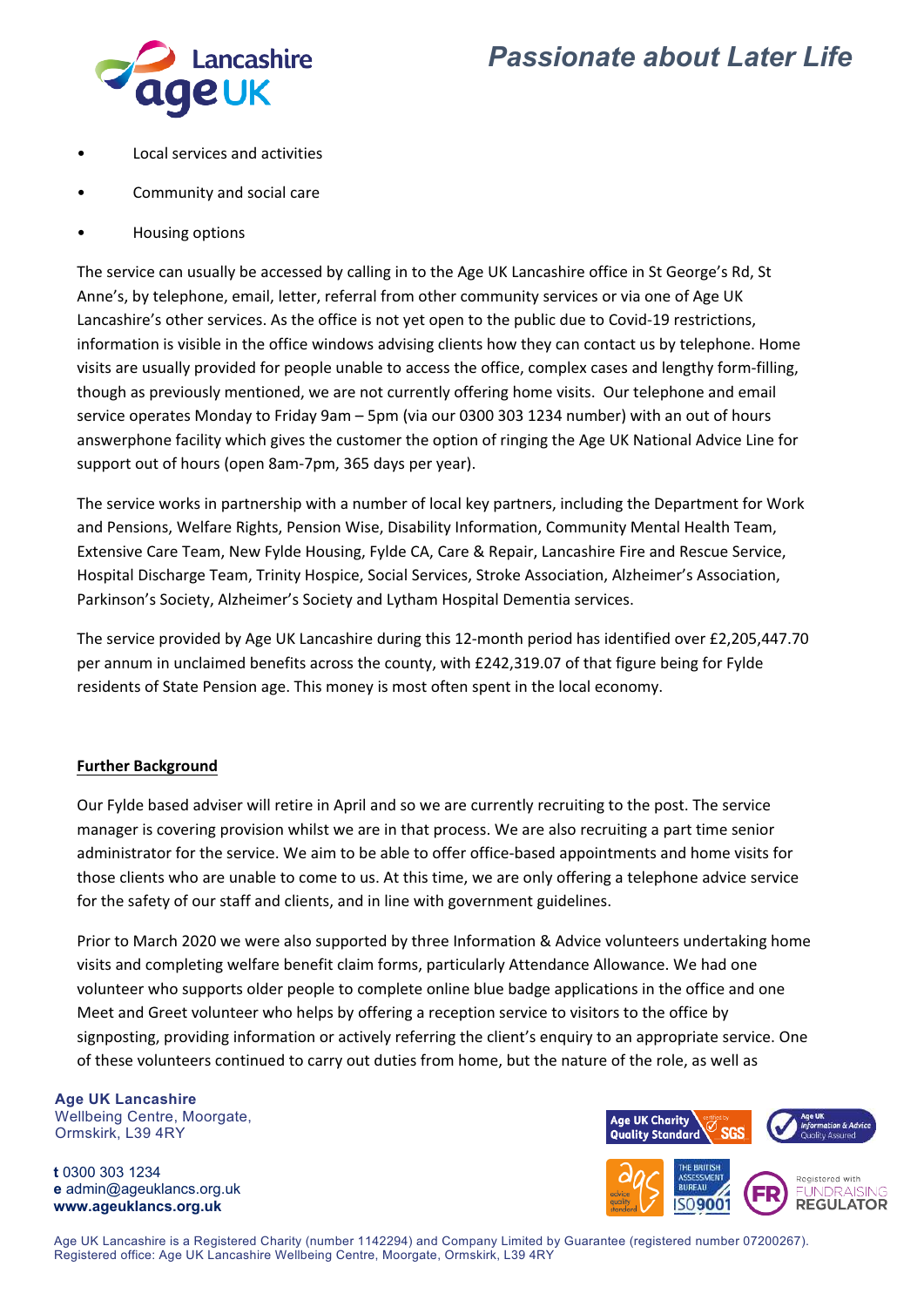## *Passionate about Later Life*



confidentiality issues have meant that other volunteers are not currently carrying out their roles. Sadly, one of our volunteers recently passed away following a short illness and two others have decided not to return as they wish to prioritise family time. We are in regular contact with our other volunteers and are hoping they will resume their duties in the coming months. In addition, we aim to recruit additional volunteers to support the Information & Advice service in Fylde office over the next year.

Age UK Lancashire has a comprehensive mandatory training plan for both staff and volunteers. We have invested in a high quality online training resource via ME Learning which enables many more staff and volunteers to access up-to-date training and undertake courses at their convenience. Regular meetings are usually held with all the volunteers to update them and provide general support. We make sure they are familiar with the standards, policies and procedures set by the Information and Advice Quality Standard. Training includes Basic Life Support, Safeguarding Adults level one, Safeguarding Children level one, Dementia Awareness, Information Governance, Mental Capacity Act, and Fire Safety Awareness. We have recently updated our mandatory training to include LGBTQ Awareness, PREVENT, and Infection Control, as well as further training on safeguarding adults who may be at risk of self‐harm.

The Information and Advice staff also undertake training on Pension Age Welfare benefits, Social/Community Care, Housing, Charity Log (in house Database), Information & Advice Quality Program training meetings, The Care Act, and General Data Protection Regulation.

#### **Quality**

We continue to hold the nationally recognized Age UK Information and Advice Quality Programme (IAQP) and the Advice Quality Standard which are rigorous and robust processes to ensure we are delivering a service that meets all their requirements. We are in the process of renewing this accreditation. We also hold the ISO 9001 and the Age UK organisational standard.

#### **Promotion and Engagement**

We continue to support the Older People's Forum and the FAB group and we keep in contact with the social groups in the area. We participate in fortnightly Dementia Hub zoom meetings, and are hopeful that face to face meetings can resume in August. We continue to refer people to Just Good Friends in St Annes, Lancashire Carers, Carers Count and Alzheimer's Singing For The Brain..

We are not currently attending any 'in person' events for safety reasons.

**Age UK Lancashire** Wellbeing Centre, Moorgate, Ormskirk, L39 4RY

**t** 0300 303 1234 **e** admin@ageuklancs.org.uk **www.ageuklancs.org.uk**



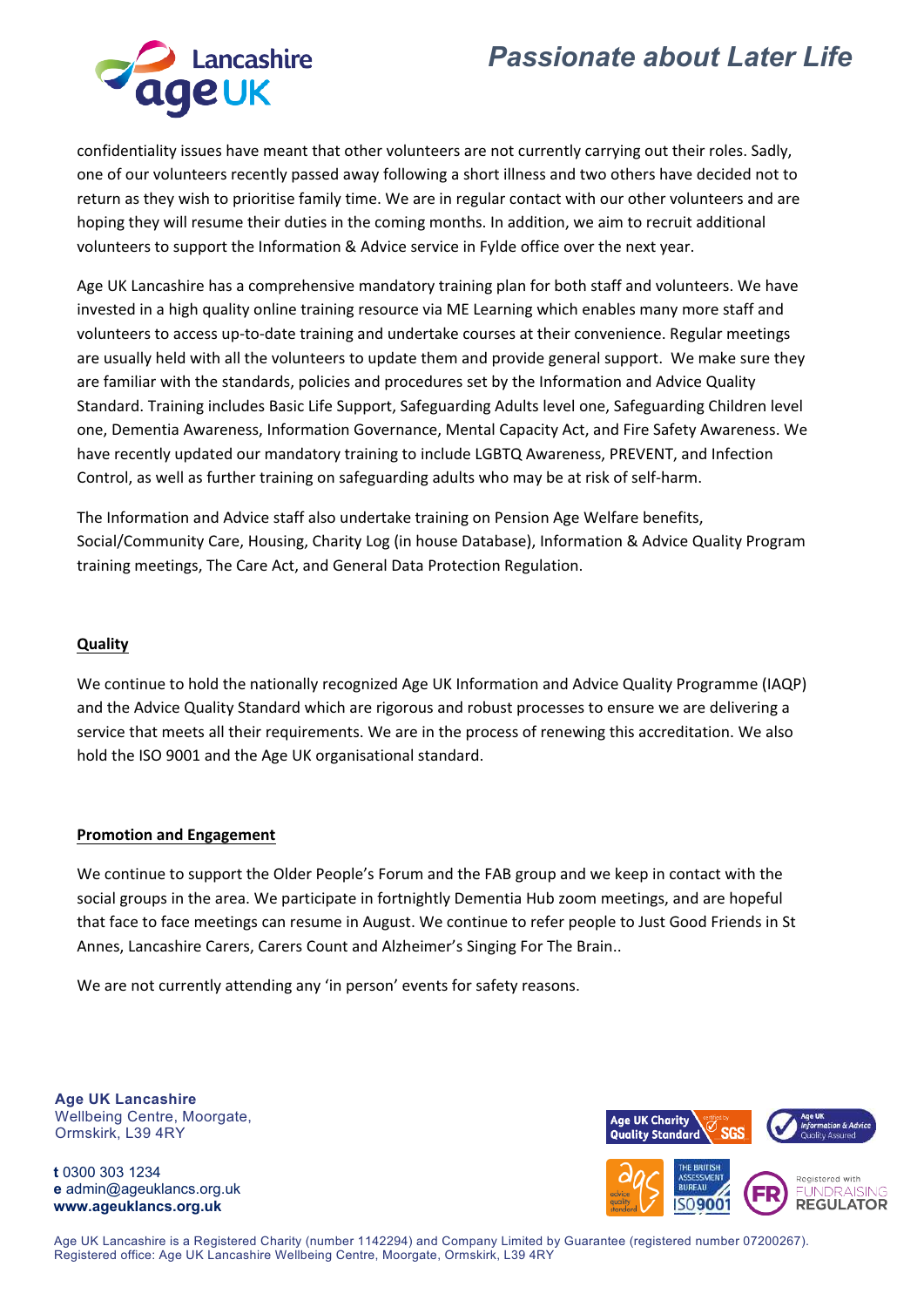



#### **Campaigns**

Age UK Lancashire has supported the following national campaigns:

- ‐ Care In Crisis
- ‐ Winter Warmth and Winter Health
- ‐ Painful Journeys
- Jo Cox Commission on Loneliness
- Switched off, saving the free TV license for older people
- ‐ Campaign with Ed Balls raising awareness of social care systems and costs, particularly relating to dementia
- ‐ Digital Inclusion
- ‐ Work with Good Things Foundation to provide on line training through Learn My Way

**Age UK Lancashire** Wellbeing Centre, Moorgate, Ormskirk, L39 4RY

**t** 0300 303 1234 **e** admin@ageuklancs.org.uk **www.ageuklancs.org.uk**



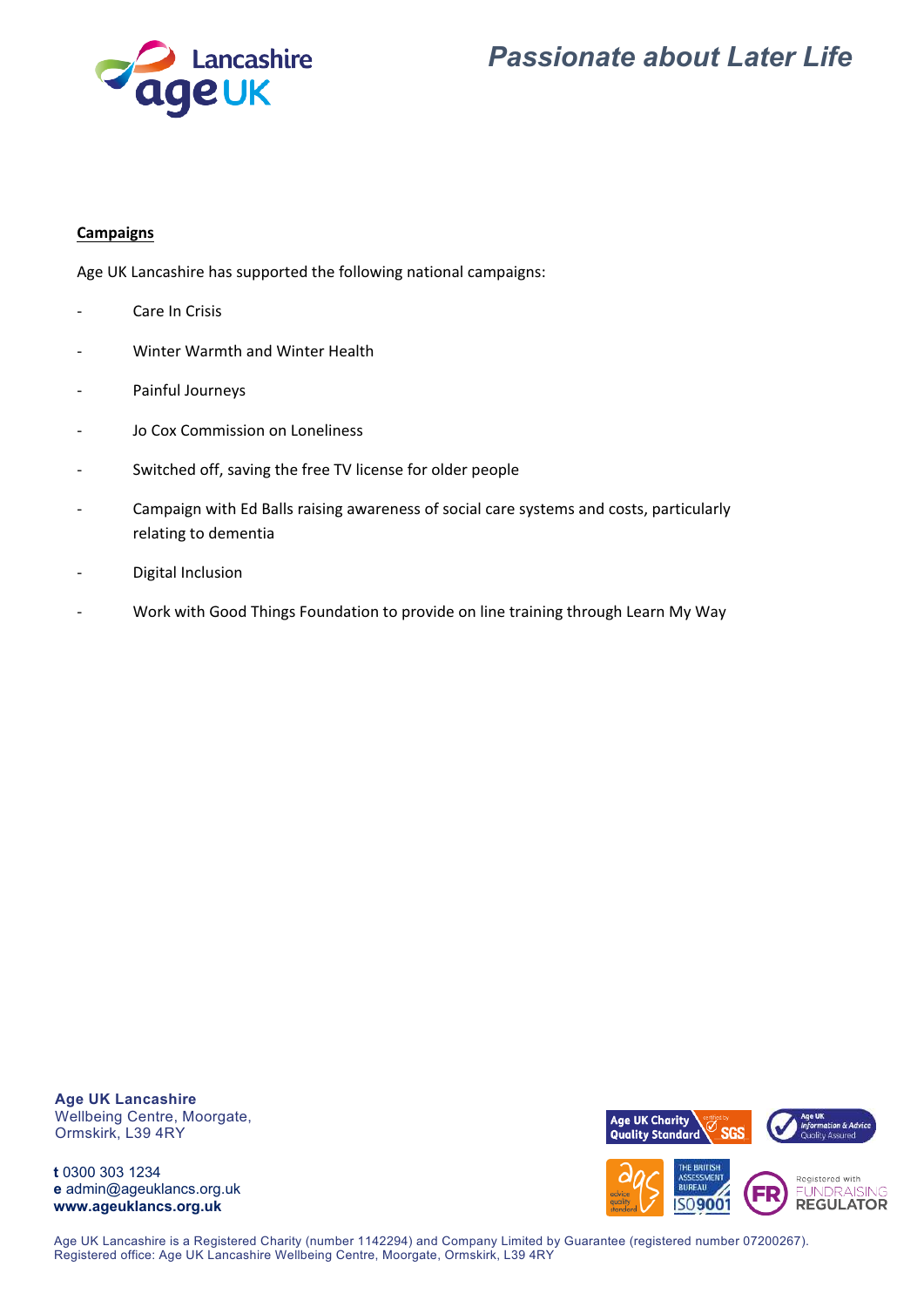



#### **Appendices**

Appendix A – Case Study

Case studies will follow when we are able to obtain signatures from clients for data sharing beyond the pandemic. Case studies are complete and in line with client consent.

Appendix B ‐ Profile Data for Fylde 2020‐21 Q1‐4

| <b>TOPIC OF ENQUIRY</b>       | <b>NUMBER OF ENQUIRIES</b> |
|-------------------------------|----------------------------|
| Age UK Services               | $\overline{4}$             |
| <b>Benefits</b>               | 189                        |
| <b>Community Care</b>         | 11                         |
| Consumer                      | 10                         |
| <b>Health Conditions</b>      | 4                          |
| <b>Health Services</b>        | $\mathbf{1}$               |
| Housing                       | $\overline{7}$             |
| Legal                         | 6                          |
| Leisure and Social Activities | $\overline{3}$             |
| <b>Residential Care</b>       | $\overline{2}$             |
| Travel                        | 19                         |
| Nationality and Immigration   | $\mathbf{1}$               |
| <b>Grand Total</b>            | 257                        |

**Age UK Lancashire** Wellbeing Centre, Moorgate, Ormskirk, L39 4RY

**t** 0300 303 1234 **e** admin@ageuklancs.org.uk **www.ageuklancs.org.uk**



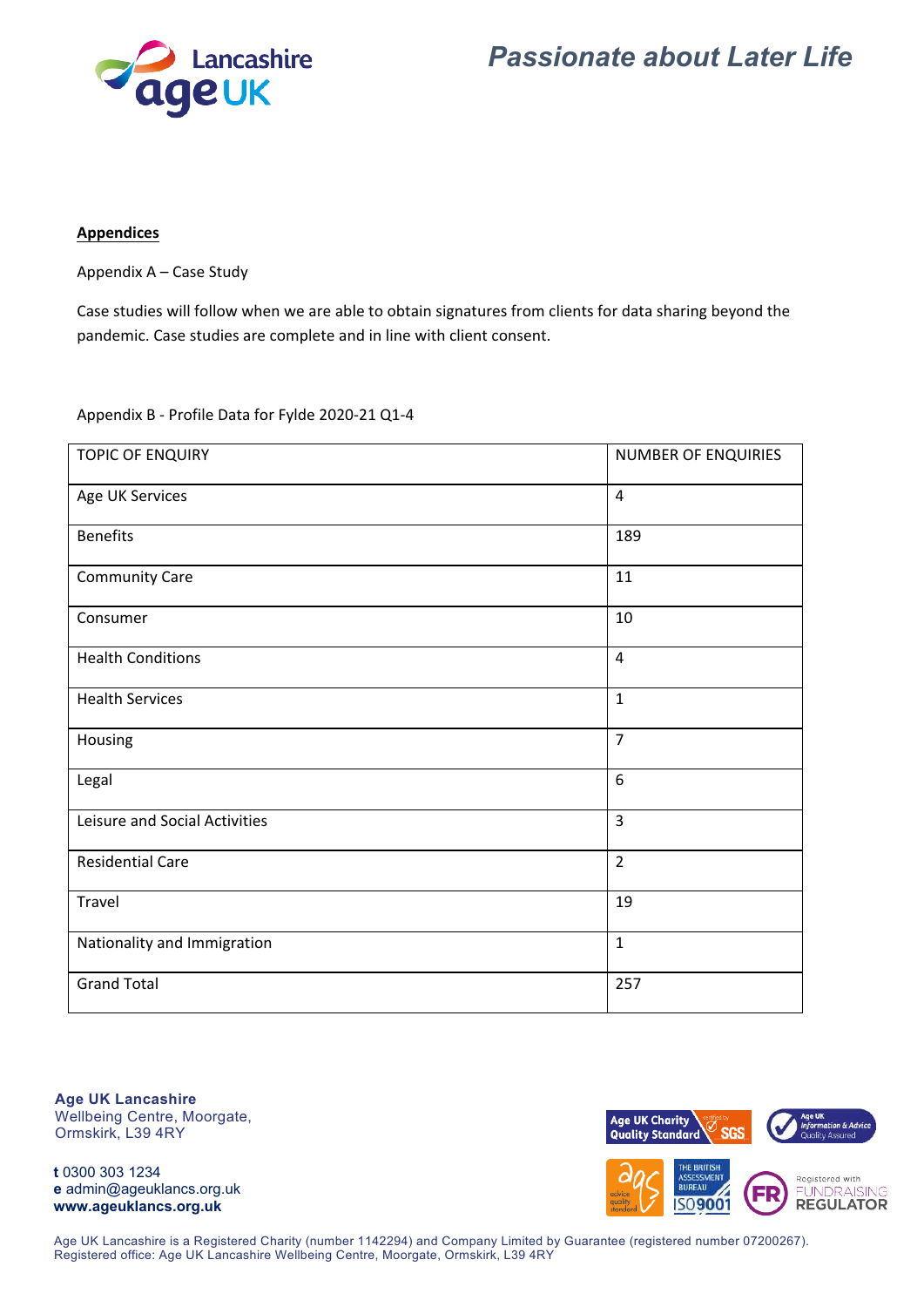



#### **Client feedback**

Our clients are issued with a feedback form at the end of their service. The results of these during this reporting period are that:

Your benefit claim was successful ‐ 78.57 % agreed Your general wellbeing has improved ‐ 57.14 % agreed You feel more independent or less isolated ‐ 60.71 % agreed Your knowledge of where to go for advice has increased ‐ 82.14 % agreed You were satisfied with the service and would recommend it to others ‐ 100 % agreed

Average score 1‐5

Staff were friendly and knowledgeable ‐ 5 out of 5

I was treated with respect – 5 out of 5

My privacy and confidentiality were ensured ‐ 4.9 out of 5

The service met my expectations – 5 out of 5

I received the service at the right time for me ‐ 4.9 out of 5

How likely are you to recommend our service? ‐ 4.9 out of 5

**Age UK Lancashire** Wellbeing Centre, Moorgate, Ormskirk, L39 4RY

**t** 0300 303 1234 **e** admin@ageuklancs.org.uk **www.ageuklancs.org.uk**